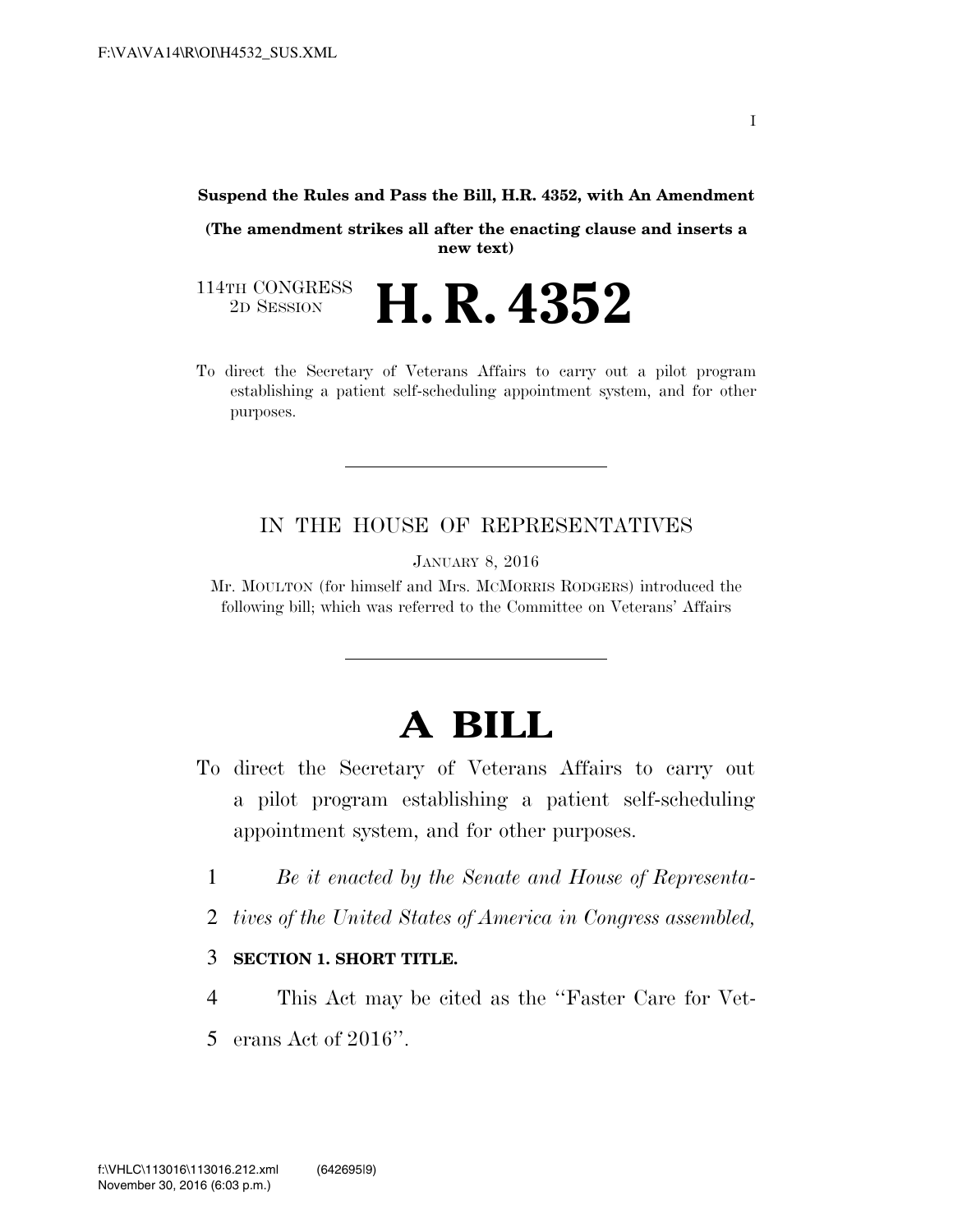$\mathfrak{D}$ 

### **SEC. 2. PILOT PROGRAM ESTABLISHING A PATIENT SELF-SCHEDULING APPOINTMENT SYSTEM.**

 (a) PILOT PROGRAM.—Not later than 120 days after the date of the enactment of this Act, the Secretary of Veterans Affairs shall commence a pilot program under which veterans use an Internet website or mobile applica- tion to schedule and confirm medical appointments at medical facilities of the Department of Veterans Affairs.

 (b) SELECTION OF LOCATIONS.—The Secretary shall select not less than three Veterans Integrated Services Networks in which to carry out the pilot program under subsection (a).

(c) CONTRACTS.—

 (1) AUTHORITY.—The Secretary shall seek to enter into a contract using competitive procedures with one or more contractors to provide the sched-uling capability described in subsection (a).

18 (2) NOTICE OF COMPETITION.—Not later than 60 days after the date of the enactment of this Act, the Secretary shall issue a request for proposals for the contract described in paragraph (1). Such re- quest shall be full and open to any contractor that has an existing commercially available, off-the-shelf online patient self-scheduling system that includes 25 the capabilities specified in section  $3(a)$ .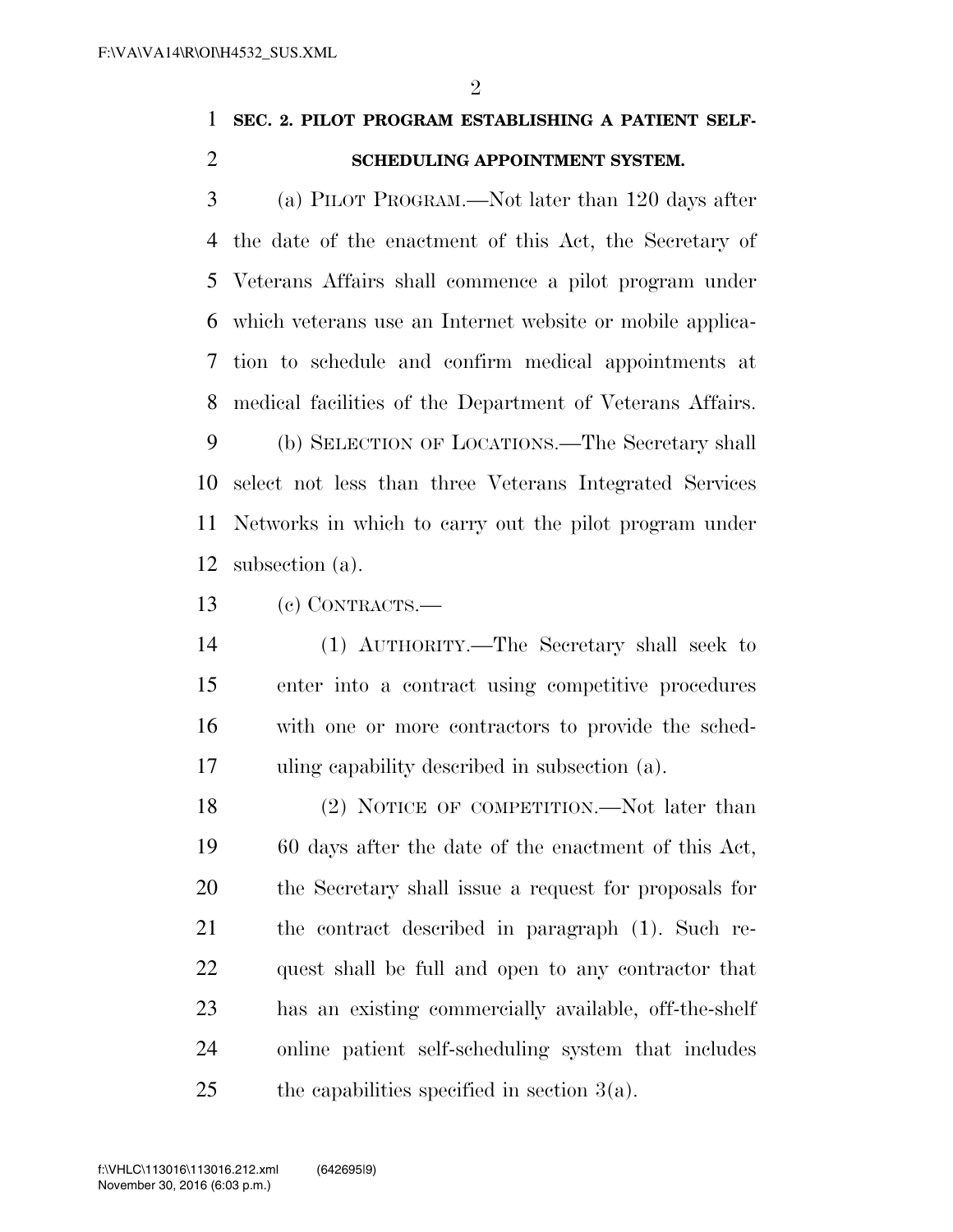(3) SELECTION.—Not later than 120 days after 2 the date of the enactment of this Act, the Secretary shall award a contract to one or more contractors pursuant to the request for proposals under para-graph (2).

(d) DURATION OF PILOT PROGRAM.—

 (1) IN GENERAL.—Except as provided by para- graph (2), the Secretary shall carry out the pilot program under subsection (a) for an 18-month pe-riod.

 (2) EXTENSION.—The Secretary may extend the duration of the pilot program under subsection (a), and may expand the selection of Veterans Inte- grated Services Networks under subsection (b), if the Secretary determines that the pilot program is reducing the wait times of veterans seeking medical care and ensuring that more available appointment times are filled.

 (e) MOBILE APPLICATION DEFINED.—In this sec- tion, the term ''mobile application'' means a software pro- gram that runs on the operating system of a cellular tele- phone, tablet computer, or similar portable computing de-vice that transmits data over a wireless connection.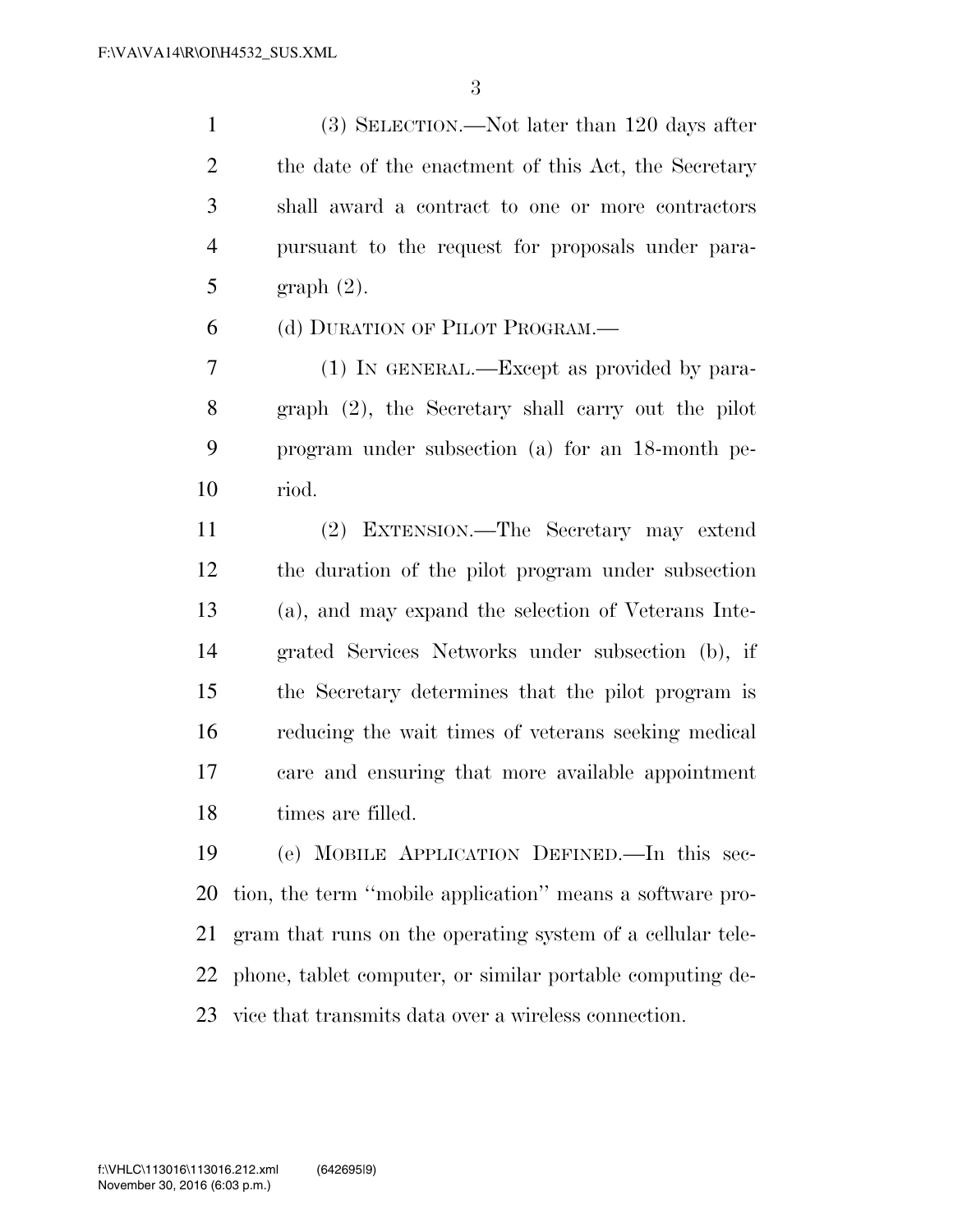# **SEC. 3. CAPABILITIES OF PATIENT SELF-SCHEDULING AP- POINTMENT SYSTEM.**  (a) MINIMUM CAPABILITIES.—The Secretary of Vet- erans Affairs shall ensure that the patient self-scheduling appointment system used in the pilot program under sec- tion 2, and any other patient self-scheduling appointment system developed or used by the Department of Veterans Affairs, includes, at a minimum, the following capabilities: (1) Capability to schedule, modify, and cancel

 appointments for primary care, specialty care, and mental health.

 (2) Capability to support appointments for the provision of health care regardless of whether such care is provided in person or through telehealth serv-ices.

 (3) Capability to view appointment availability in real time.

 (4) Capability to make available, in real time, appointments that were previously filled but later cancelled by other patients.

 (5) Capability to provide prompts or reminders to veterans to schedule follow-up appointments.

 (6) Capability to be used 24 hours per day, seven days per week.

 (7) Capability to integrate with the Veterans Health Information Systems and Technology Archi-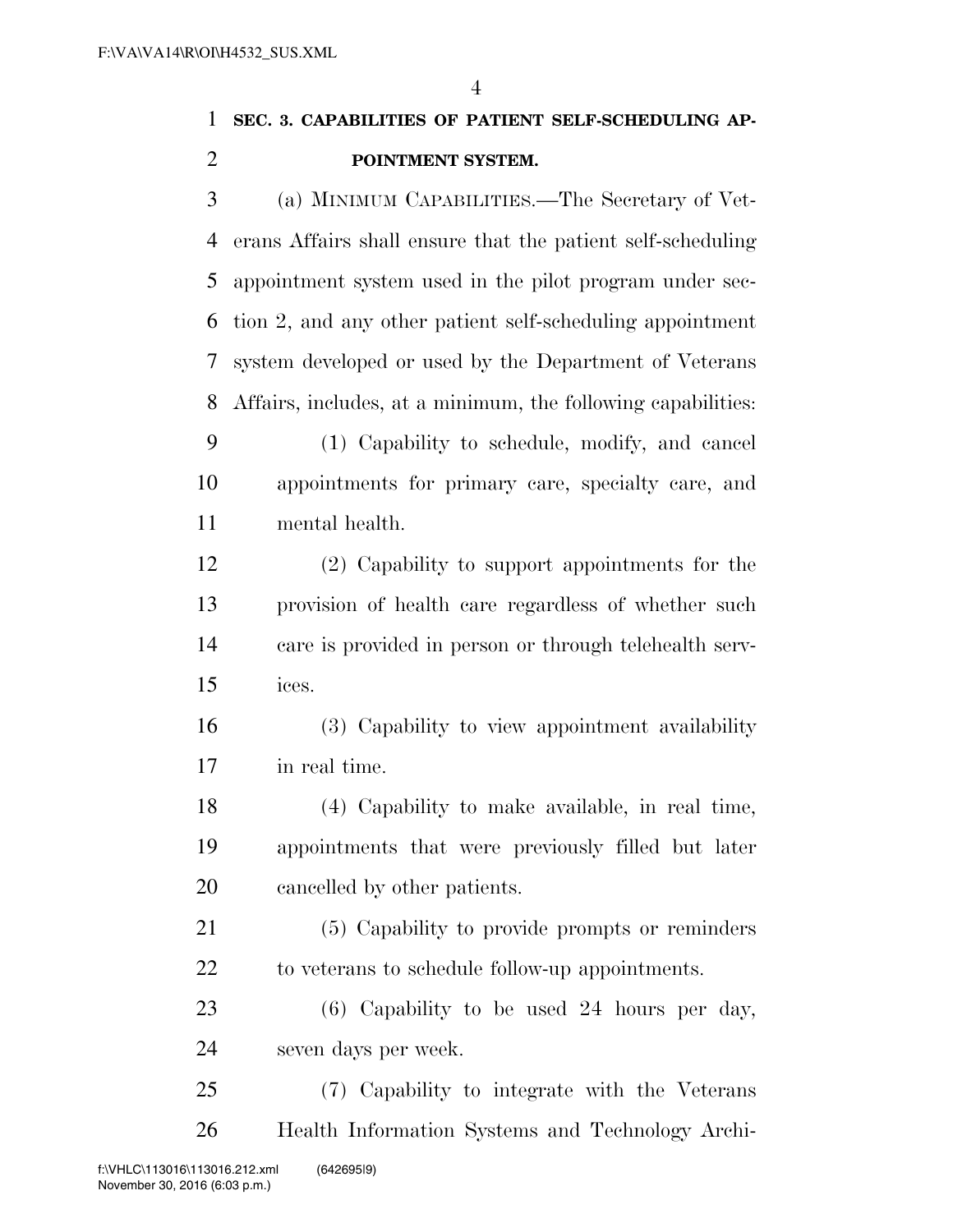| $\mathbf{1}$   | tecture of the Department, or such successor infor-   |
|----------------|-------------------------------------------------------|
| $\overline{2}$ | mation technology system.                             |
| 3              | (b)<br>INDEPENDENT<br><b>VALIDATION</b><br><b>AND</b> |
| $\overline{4}$ | VERIFICATION.—                                        |
| 5              | (1) INDEPENDENT ENTITY.—                              |
| 6              | (A) The Secretary shall seek to enter into            |
| 7              | an agreement with an appropriate non-govern-          |
| 8              | mental, not-for-profit entity with expertise in       |
| 9              | health information technology to independently        |
| 10             | validate and verify that the patient self-sched-      |
| 11             | uling appointment system used in the pilot pro-       |
| 12             | gram under section 2, and any other patient           |
| 13             | self-scheduling appointment system developed          |
| 14             | or used by the Department of Veterans Affairs,        |
| 15             | includes the capabilities specified in subsection     |
| 16             | (a).                                                  |
| 17             | Each independent validation<br>(B)<br>and             |
| 18             | verification conducted under subparagraph (A)         |
| 19             | shall be completed as follows:                        |
| 20             | (i) With respect to the validation and                |
| 21             | verification of the patient self-scheduling           |
| 22             | appointment system used in the pilot pro-             |
| 23             | gram under section 2, by not later than $60$          |
| 24             | days after the date on which such pilot               |
| 25             | program commences.                                    |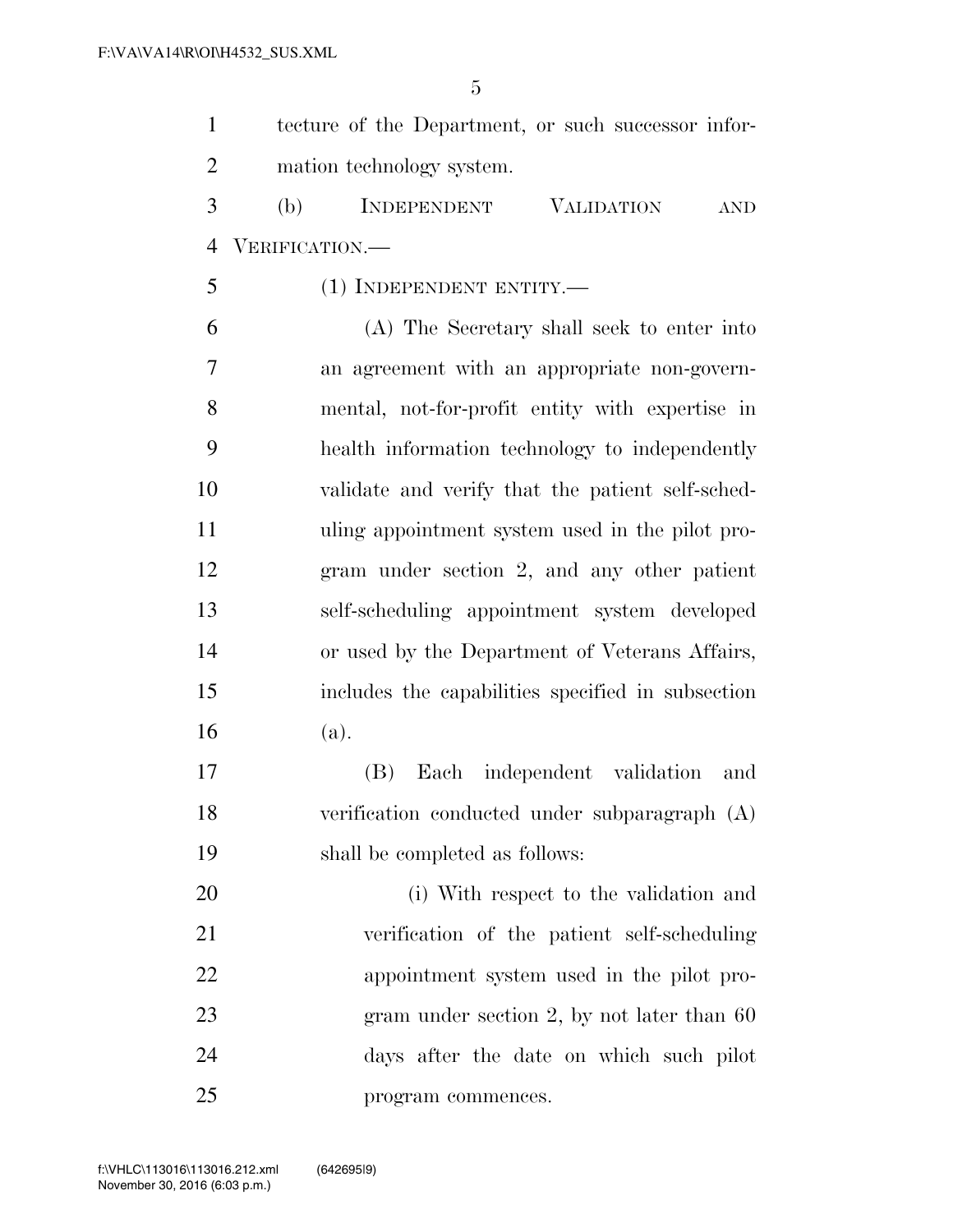| $\mathbf{1}$   | (ii) With respect to any other patient          |
|----------------|-------------------------------------------------|
| $\overline{2}$ | self-scheduling appointment system devel-       |
| 3              | oped or used by the Department of Vet-          |
| $\overline{4}$ | erans Affairs, by not later than 60 days        |
| 5              | after the date on which such system is de-      |
| 6              | ployed, regardless of whether such deploy-      |
| 7              | ment is on a limited basis, but not includ-     |
| 8              | ing any deployments for testing purposes.       |
| 9              | $(2)$ GAO EVALUATION.—                          |
| 10             | (A) The Comptroller General of the United       |
| 11             | shall evaluate each validation<br>and<br>States |
| 12             | verification conducted under paragraph (1).     |
| 13             | (B) Not later than 30 days after the date       |
| 14             | on which the Comptroller General completes an   |
| 15             | evaluation under paragraph (1), the Comp-       |
| 16             | troller General shall submit to the appropriate |
| 17             | congressional committees a report on such eval- |
| 18             | uation.                                         |
| 19             | (C) In this paragraph, the term "appro-         |
| 20             | priate congressional committees" means—         |
| 21             | (i) the Committees on Veterans' Af-             |
| 22             | fairs of the House of Representatives and       |
| 23             | the Senate; and                                 |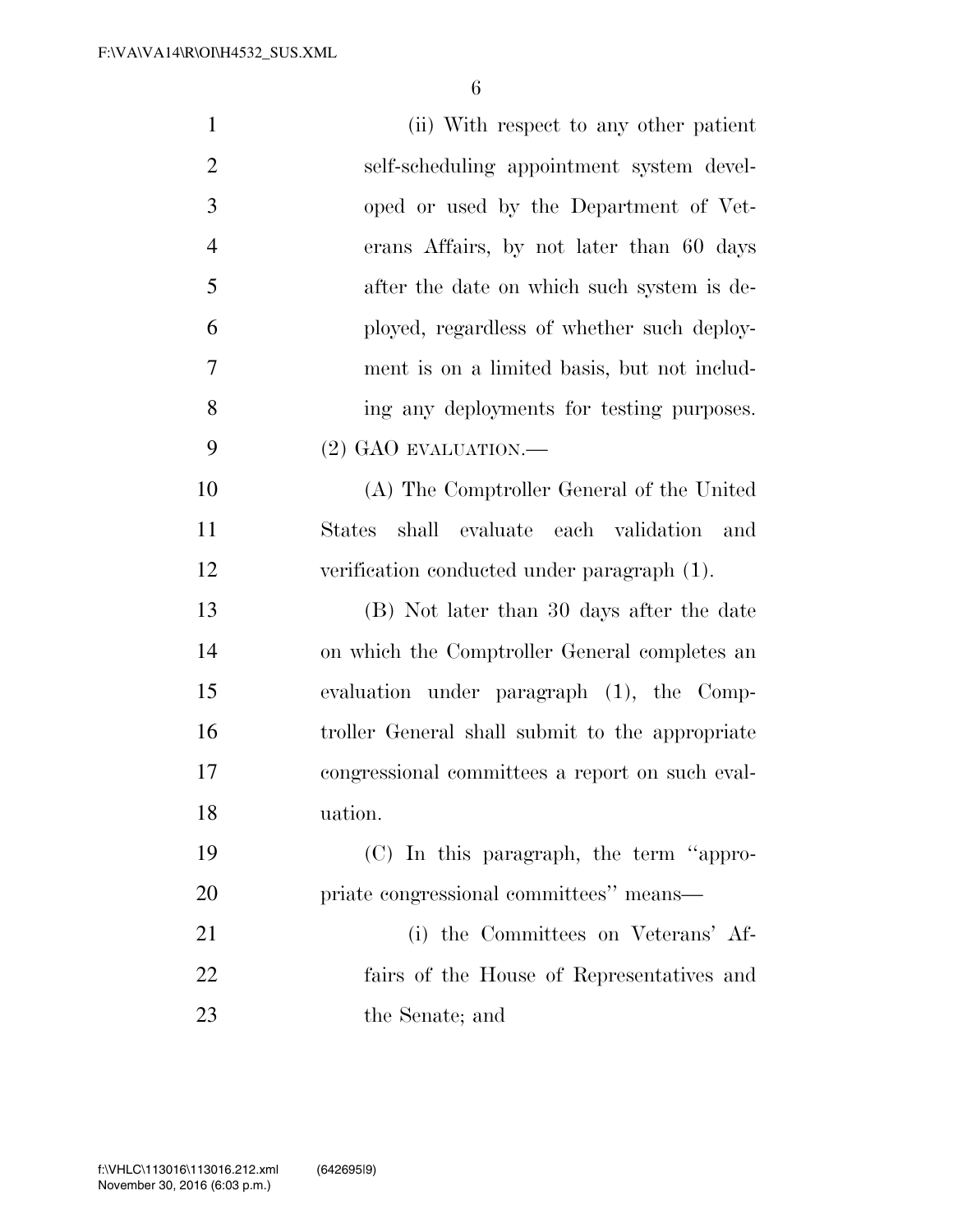| $\mathbf{1}$   | (ii) the Committees on Appropriations                     |
|----------------|-----------------------------------------------------------|
| $\overline{2}$ | of the House of Representatives and the                   |
| 3              | Senate.                                                   |
| $\overline{4}$ | (c) CERTIFICATION.—                                       |
| 5              | (1) CAPABILITIES INCLUDED.—Not later than                 |
| 6              | December 31, 2017, the Secretary shall certify to         |
| 7              | the Committees on Veterans' Affairs of the House of       |
| 8              | Representatives and the Senate that the patient self-     |
| 9              | scheduling appointment system used in the pilot pro-      |
| 10             | gram under section 2, and any other patient self-         |
| 11             | scheduling appointment system developed or used by        |
| 12             | the Department of Veterans Affairs as of the date         |
| 13             | of the certification, includes the capabilities specified |
| 14             | in subsection (a).                                        |
| 15             | (2) NEW SYSTEMS.—If the Secretary develops                |
| 16             | or begins using a new patient self-scheduling ap-         |
| 17             | pointment system that is not covered by a certifi-        |
| 18             | cation made under paragraph (1), the Secretary            |
| 19             | shall certify to such committees that such new sys-       |
| 20             | tem includes the capabilities specified in subsection     |

 (a) by not later than 30 days after the date on which the Secretary determines to replace the pre-vious patient self-scheduling appointment system.

24 (3) EFFECT OF CAPABILITIES NOT IN-CLUDED.—If the Secretary does not make a timely